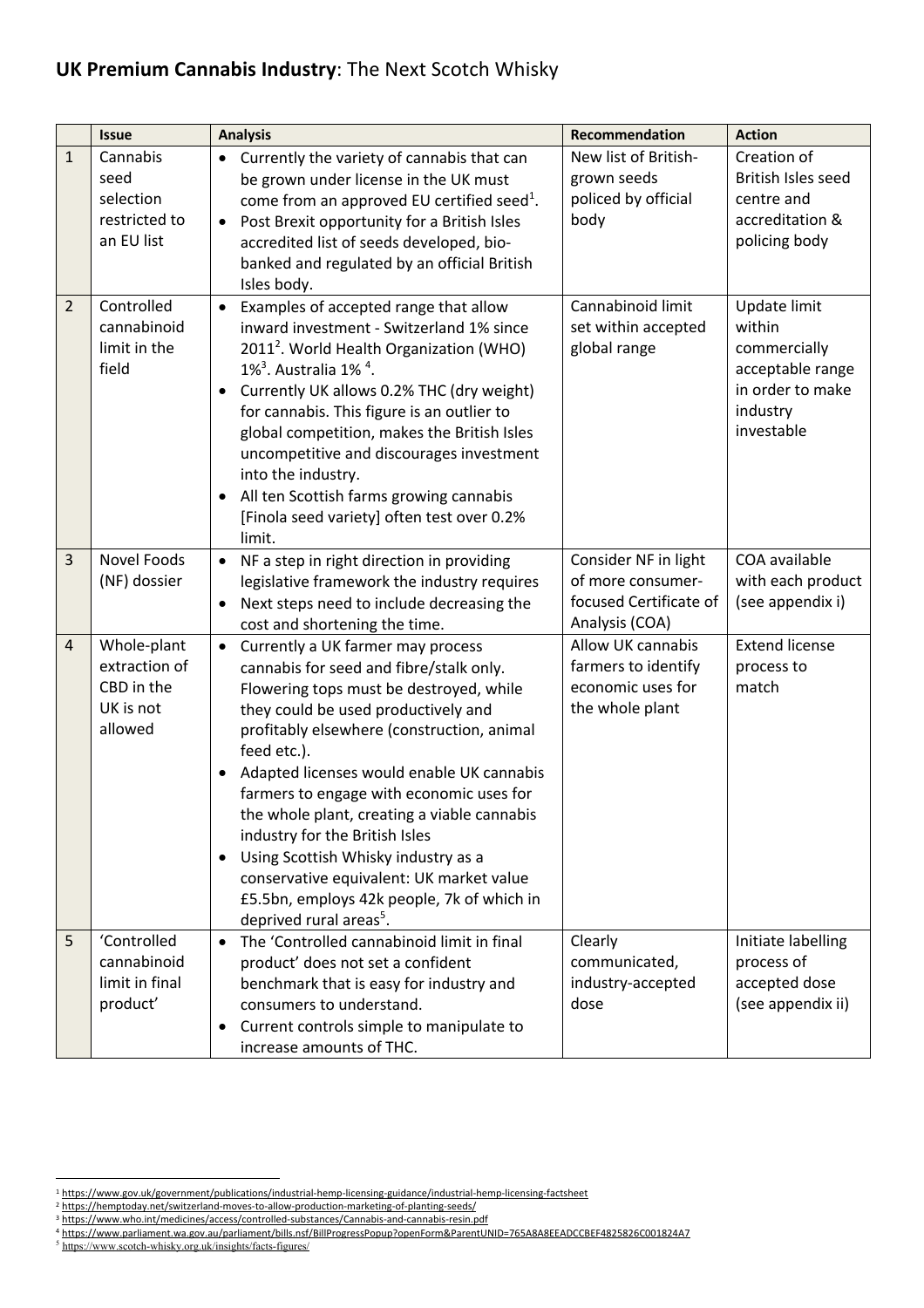## **Appendix**

**(i**) Likely lessons of Certificate of Analysis (COA) in working on next version of Novel Foods (NF)

- Certificate of Analysis (COA) offers familiarity and significant cost- and time-efficiency. Currently British Isles based farmers unable to grow cannabis for production of CBD products unless have spent circa £20-30 million and 2-5 years building secure production facility with correct Home Office licenses to produce a 'sample' which can be tested and then included in an NF dossier application that could then take 12-24 months to be assessed. Even a quote from a third-party consultant-produced dossier = £50-£80k per product
- COA promotes industry competition. With cost efficient COA, small cannabis farmers and plant-based CBD producers will no longer be excluded, stimulating creation of UK plant-based CBD product industry; i.e. artisan bakers, chocolate producers, wine producers etc. and local jobs in agriculture, tourism, and food & beverage.
- COA is transparent, directly benefitting consumers. COA is a public, publishable report by independent lab on finished product.
- COA promotes decarbonisation. With majority of current CBD products imported as laboratory-made isolate, there is no benefit to CO2 emissions. With COAs, regulated cannabis growth in UK could significantly support Government's decarbonisation plan (cannabis absorbs more CO2 than any other plant, > 13 tonnes per hectare<sup>6</sup>).

<sup>6</sup> https://eiha.org/hemp-a-real-green-deal/